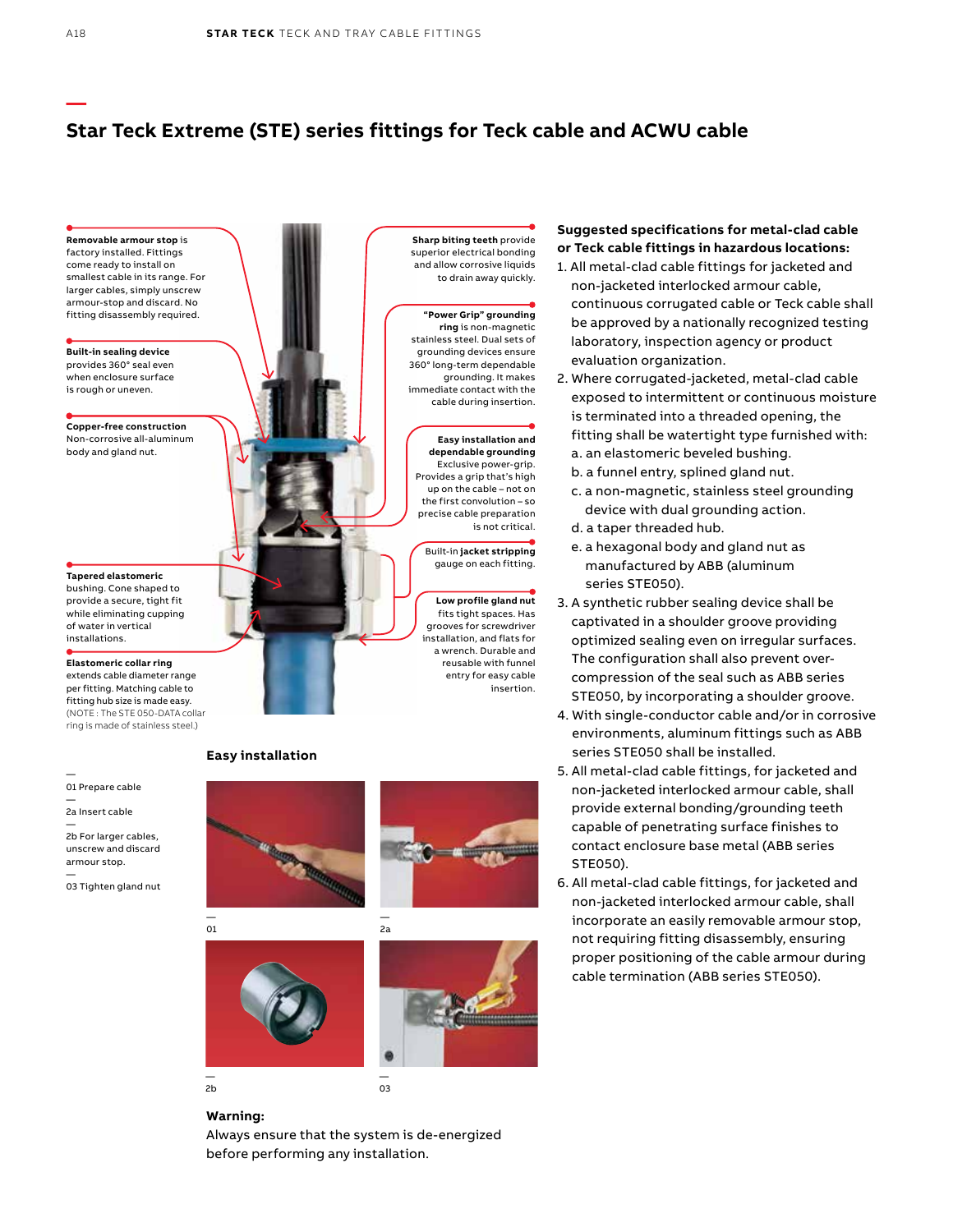### **Star Teck Extreme (STE) series fittings for Teck cable and ACWU cable**



**—**

— Star Teck Extreme fittings are designed to accommodate a broad range of cables and each hub size overlaps the adjacent hub range, thereby minimizing the possibility of mismatched cables and fittings in the field. Available in hub sizes from 1 ⁄2 to 4 in., Star Teck Extreme fittings will terminate outer jacket diameters from 0.500 to 4.340 in.

| Cat. no.      | Hub<br>size (in.) | <b>Strip</b><br>lenght<br>(in.) | Gland<br>torque<br>$(lb-in.)$ | Range over<br>jacket (in.) |       | Range over<br>armour (in.) |       | A1<br>throat<br>(in.) w/<br>armour | A2<br>throat<br>dia. min. dia. min.<br>(in.) w/o<br>armour | B*<br>overall | c<br>max.<br>O.D. |
|---------------|-------------------|---------------------------------|-------------------------------|----------------------------|-------|----------------------------|-------|------------------------------------|------------------------------------------------------------|---------------|-------------------|
|               |                   |                                 |                               | Min.                       | Max.  | Min.                       | Max.  | stop                               | stop                                                       | (in.)         | (in.)             |
| STE050-DATA   | $\frac{1}{2}$     | $\frac{7}{6}$                   | 300                           | 0.500                      | 0.700 | 0.410                      | 0.610 | 0.375                              | 0.515                                                      | 2.100         | 1.360             |
| STE050        | $\frac{1}{2}$     | $1\frac{1}{4}$                  | 300                           | 0.600                      | 0.985 | 0.520                      | 0.895 | 0.505                              | 0.617                                                      | 2.520         | 1.630             |
| <b>STE075</b> | ₩                 | $1\%$                           | 600                           | 0.860                      | 1.205 | 0.780                      | 1.125 | 0.645                              | 0.819                                                      | 2.840         | 2.080             |
| STE100        | $\mathbf{1}$      | $1\frac{1}{2}$                  | 700                           | 0.950                      | 1.375 | 0.870                      | 1.295 | 0.785                              | 1.044                                                      | 3.020         | 2.300             |
| STE125        | $1\frac{1}{4}$    | $1\frac{1}{4}$                  | 1000                          | 1.150                      | 1.625 | 0.990                      | 1.465 | 0.970                              | 1.250                                                      | 4.010         | 2.820             |
| STE150        | $1\frac{1}{2}$    | $1\%$                           | 1 2 0 0                       | 1.440                      | 1.965 | 1.280                      | 1.805 | 1.260                              | 1.562                                                      | 4.290         | 3.250             |
| STE200        | 2                 | $1\%$                           | 1600                          | 1.825                      | 2.375 | 1.665                      | 2.215 | 1.645                              | 1.995                                                      | 4.120         | 3.600             |
| STE250        | $2\frac{1}{2}$    | $2\frac{1}{2}$                  | 1600                          | 2.265                      | 2.840 | 2.105                      | 2.680 | 2.075                              | 2.424                                                      | 5.670         | 4.750             |
| STE300        | 3                 | $2\frac{1}{2}$                  | 1600                          | 2.670                      | 3.270 | 2.545                      | 3.145 | 2.531                              | 2.890                                                      | 5.780         | 5.400             |
| STE350        | $3\frac{1}{2}$    | $2\frac{1}{2}$                  | 1600                          | 3.220                      | 3.870 | 3.090                      | 3.640 | 3.065                              | 3.414                                                      | 5.740         | 5.900             |
| <b>STE400</b> | 4                 | $2\frac{1}{2}$                  | 1600                          | 3.665                      | 4.340 | 3.550                      | 4.225 | 3.525                              | 3.914                                                      | 5.790         | 6.400             |

\* Approximate dimension before installation.

#### **Materials**

- Aluminum: The above listed catalogue numbers relate to aluminum fittings.
- Steel: The body and gland nut on hub sizes 1 ⁄2 to 11 ⁄2 inch are made of steel. The body and gland nut on 2- to 4-inch hub sizes are made of malleable iron. To order a steel fitting, add the suffix "S" to the catalogue number (example STE050S).



#### **Certifications**

- Type HLA. CSA Certified Class II, Divisions 1 and 2, Groups E, F, and G; Class III and Enclosure 1 ⁄2 to 2 Type 4, 4X and 6P, 21 ⁄2 to 4 Type 4 and 4X, Classes I, II and III. Suitable for Class I Division 1 locations when used in combination with a certified Class I sealing fitting. Also suitable for Class I Division 2 when installed in accordance with the applicable electrical code. Complies with IEC requirements for Class 1, Zones 1 and 2, when used in combination with a certified Class I hazardous location sealing fitting.
- UL listed for metal-clad cable, Type 6P. STE050- DATA is UL listed with cables from 0.592 to .693 in. over jacket.

Note – To order fittings complete with aluminum Bond Star locknut and lug, add the suffix "GRL" to the catalogue number (example STE050GRL). For complete details refer to pages A21–A22 of this section.